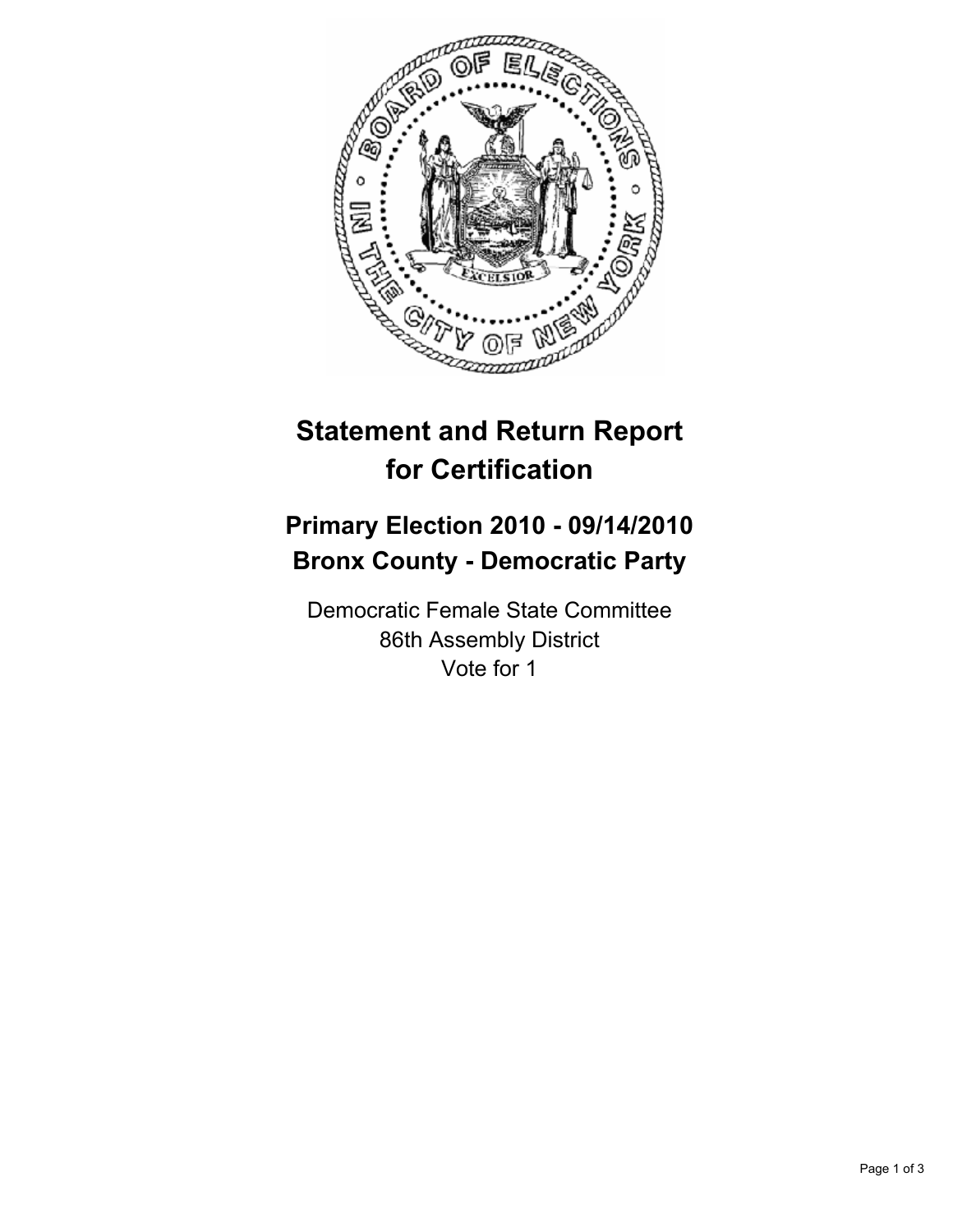

### **Assembly District 86**

| 2.748 |
|-------|
|       |
|       |
|       |
| 1,503 |
| 1,243 |
| 111   |
| 42    |
| 0     |
| 4,501 |
|       |